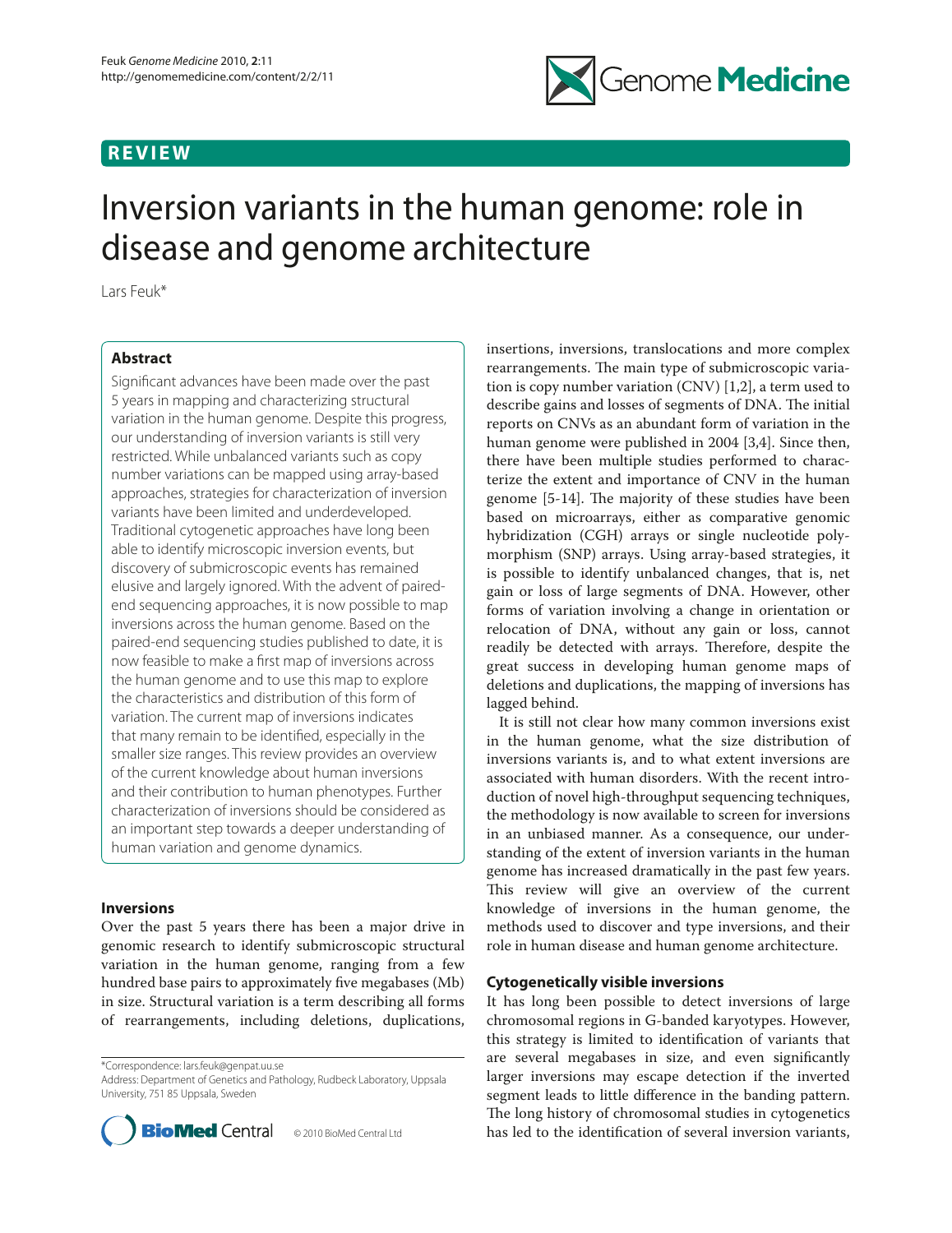or heteromorphisms, that exist in the population but that have no clinical significance [15]. Inversions are the most common human constitutional karyotype aberration detected in cytogenetic laboratories [16]. Pericentric inversions are most frequent, often reported for chromosomes 1, 2, 3, 5, 9, 10 and 16. These are some of the most common cytogenetically visible rearrangements in humans - for example, the pericentric inversion of chromosome 9 is found in over 1% of karyotypes [17]. However, the chromosome 9 variant and many other commonly identified hetermorphisms involve only heterochromatic DNA.

The most frequently observed variant that includes euchromatic sequence is the  $inv(2)(p11q13)$ , which is considered to be of no clinical significance [18]. Other events are rarer, but still frequent enough to be seen regularly in cytogenetic screening, especially in specific population groups. In addition to these common variants, numerous rare and unique inversions have been observed in individuals with no apparent phenotype. An illustrative example is  $inv(10)(q11.22q21.1)$ , a 12 Mb inversion with a carrier frequency of 0.11% in the Swedish population, but with no consistent phenotype [19]. Breakpoint and haplotype analysis indicated that this is a rare variant in the population, originating from a single founder event. Due to the balanced nature of inversions, they are often of no clinical significance unless the breakpoint disrupts a gene or falls between a gene and its transcription regulatory elements. Excluding the well-established cytogenetically characterized variants, the rate of cytogenetically visible inversions reported is significantly lower than that of translocations. However, the exact rate of inversion formation is not known. A bias is likely in ascertainment of inversions in comparison to translocations, as balanced translocations lead to more reduced fitness by increased risk for an unbalanced transmission to the offspring than inversions do. Balanced translocations are therefore commonly detected as part of investigations of reproductive difficulties, while inversions with no phenotypic effect may be transmitted through many generations and never be detected, as there may be no reason for cytogenetic screening.

One of the aspects that make inversions interesting as genomic rearrangements is their role in recent primate evolution. Comparison of the human and chimpanzee genomes shows that there are nine cytogenetically visible pericentric inversions [20] and many submicroscopic inverted sequences [21]. The majority of the nine visible inversions occurred along the chimpanzee lineage, but inversions on chromosomes 1 and 18 are specific to the human lineage. These findings indicate that inversions are a type of rearrangement that occurs quite frequently in primate chromosomal evolution. Identification of a large number of inversions between closely related

species, and signatures of selection associated with these, has led to speculation that inversions have played an important role in speciation [22].

## **Methods for inversion discovery and genotyping**

Although inversions have long been detectable at the resolution of cytogenetics, progress in mapping inversions at the submicroscopic level is much more recent. As inversions only lead to a change in orientation, but not in copy number, they cannot be detected using hybridization-based methods such as microarrays. Since most strategies to map structural variation in the human genome to date have been based on array approaches, there is comparatively little known about the distribution of inversions.

Although there has been a lack of methods for global discovery of inversions, it has long been possible to test for the presence of inversions in a targeted manner if there is a prior hypothesis that a region may be inverted. Testing can be done using traditional molecular approaches such as pulse-field gel electrophoresis (PFGE) or Southern blot. Single molecular haplotyping has also been successfully used to screen samples for specific inversion variants [23]. However, these strategies are laborious and do not work for global unbiased discovery of new inversion regions on a genome-wide scale. Despite these limitations, a small number of studies have led to the identification of inversion variants using 'genomic' strategies. One approach that led to the identification of three polymorphic inversions was based on investigating regions that are inverted between the human and chimpanzee genomes. By targeting 23 such regions in human control samples, three inversions were found to be polymorphic in humans. In another study, Bansal *et al.* [24] used the linkage disequilibrium (LD) pattern of SNPs to map putative inversion breakpoints. By using a statistical method to detect regions where SNPs at a distance from each other on the reference assembly were in higher LD than SNPs in close proximity, a number of putative inversions were identified. Overlap with several previously validated inversions indicated that the approach was successful. However, the candidate variants identified by this method require experimental validation to distinguish real inversions from false positives. Although the approaches outlined above have shown some success in the discovery of novel inversion variants, recent data indicate that only a very small fraction of frequent human inversions were found.

A major breakthrough in the discovery of inversions (and other forms of structural variation) came with the introduction of paired-end sequencing and mapping [7]. Generally, when the two ends of a cloned fragment are sequenced, the two resulting sequences would be expected to align to the reference genome in  $a + and - orientation$ ,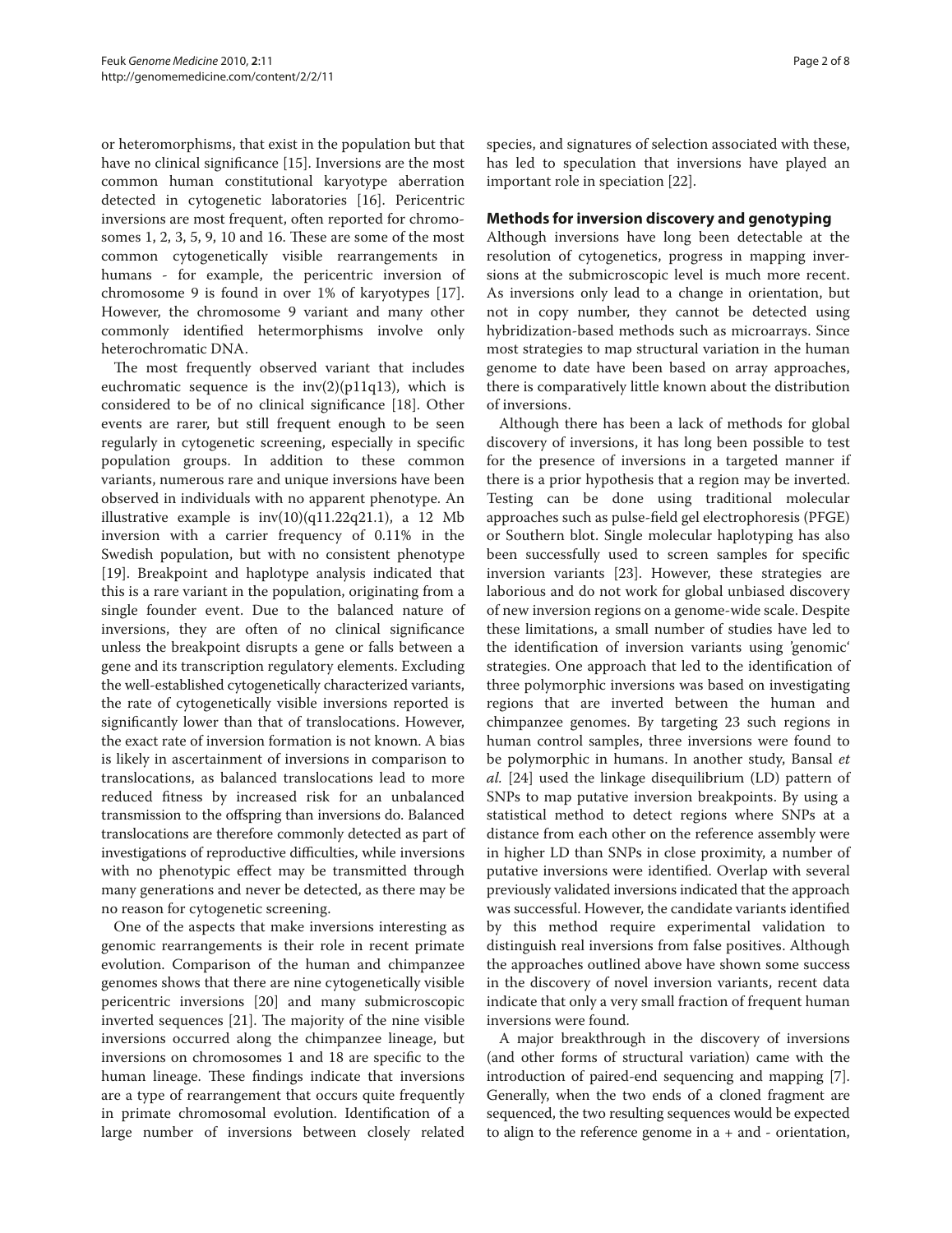

respectively. However, if the donor DNA carries an inversion as compared to the reference assembly, this would lead to the end sequences of fragments spanning the breakpoints to align in a  $-/-$  or a  $+/+$  orientation (Figure 1). By searching for clusters of fragments exhibiting this pattern of alignments to the reference assembly, it is possible to identify putative inversion events. The first paired-end mapping study was based on end sequencing of fosmid clones using traditional Sanger sequencing [7]. The study identified 56 inversion breakpoints from a fosmid library representing a single human genome (sample NA15510). The same strategy of fosmid end sequencing was later applied to another eight genomes, and a total of 217 inversions were identified and validated [6]. A large number of inversions were also reported in the first individual genome to be sequenced (the genome of Craig Venter, called HuRef) [25]. Sanger sequencing was employed to sequence the HuRef genome, and an assembly was created independently from the National Center for Biotechnology Information (NCBI) reference assembly. An assembly comparison

analysis gave rise to 90 regions of inverted orientation between the HuRef and NCBI assemblies. Since these initial Sanger sequencing studies, the general strategy of paired-end mapping has been adapted to fragment endsequencing with second-generation-sequencing platforms [26,27]. Although only a small number of whole-genome sequencing studies have so far employed this strategy to identify inversions, this is likely to be the main approach for identification of inversions in the near future.

Despite the success of paired-end mapping, there are still challenges to overcome. One important feature of the paired-end mapping approach is that it relies on the reference assembly. It is well established that the reference assembly represents very rare or unique alleles at some loci in the genome. In rare instances, it is also possible that these unique alleles represent cloning artifacts or are a result of mis-assembly of the reference sequence. For example, this has been suggested for an inversion overlapping an exon of the *DOCK3* gene on chromosome 3, for which there is an inversion in the reference assembly as compared to available mRNA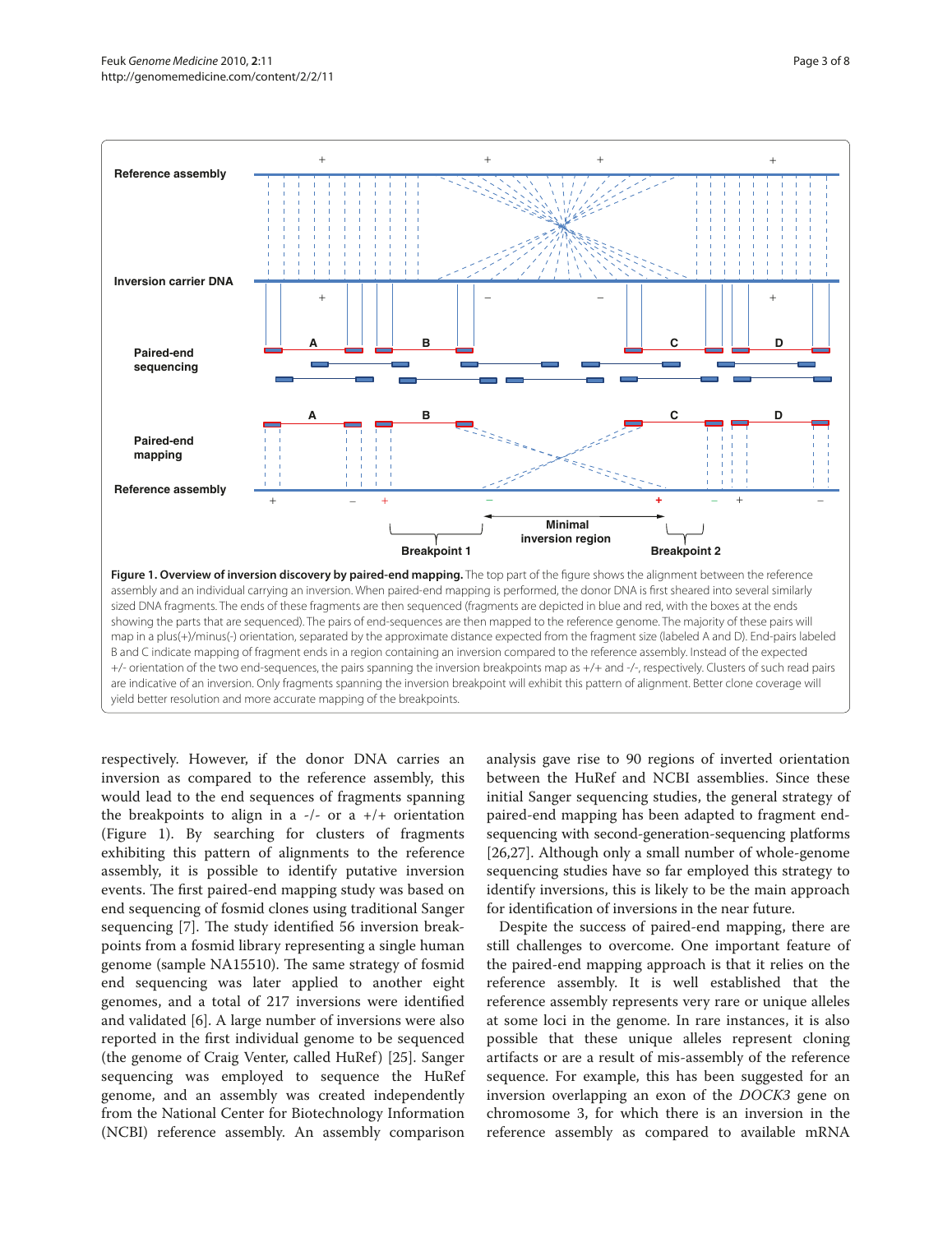sequences for the same gene [5]. For regions where the reference assembly harbors a unique allele, every study with high enough resolution and sequence coverage will identify a homozygous inversion.

Another limitation of paired-end mapping for inversion detection is related to the genome architecture associated with inversions. The majority of large (>100 kb) inversions described in the human genome to date are flanked by high identity segmental duplications, that is, sequences >1 kb that exist in two or more copies of >90% identity in the human genome [28,29]. The segmental duplications associated with inversions cause problems for inversion discovery using paired-end mapping. As the method depends on alignment to the reference assembly, highly identical sequences in the assembly will cause problems in identifying unique placements for the sequence reads. Many paired-end mapping pipelines simply discard reads that cannot be uniquely mapped. Therefore, the paired-end mapping strategy often fails to identify inversions flanked by long inverted segmental duplications of high identity. For these regions, targeted assays are required.

### **Current map of inversions in the human genome**

The map of human inversions is still quite limited, and our understanding of the number of inversions, the size distribution and the frequency distribution is probably biased due to biases in the approaches used for variation identification. There are currently 914 inversion events reported in the Database of Genomic Variants [30], a database resource for structural variation in the human genome [3,31]. However, many of these overlap and actually refer to the same locus. If only non-redundant loci are counted, there are a total of 479 inversions in the database. Figure 2 shows an overview of the current inversions reported in the human genome. The inversions are found across the size spectrum up to several megabases. A comparison of the size distribution of inversions and CNVs is shown in Figure 3. The size distribution shows that most of the inversions discovered to date are in the 10 kb to 100 kb interval. For CNVs, size distribution is shifted more towards smaller size variants.

There are many potential explanations for the difference in size distribution between inversions and CNVs (Figure 3). Biologically, large inversions are more likely to be neutral, without obvious phenotypic consequences, compared to large CNVs. Data from cytogenetic studies support this. One difference between inversions and CNVs is that the genes within an inversion can be entirely unaffected, while genes within CNVs are always affected by a dosage imbalance. For inversions, it is more important where the breakpoints are located and if these interrupt a gene or lead to disruption of the transcriptional regulation of genes. If no gene or regulatory





currently unclear whether the difference in size distribution between inversions and CNVs is due to ascertainment bias, or whether there is an actual biological difference in size distribution. Both cytogenetic data and evolutionary comparative genomic data indicate that large inversions are less detrimental than large deletions and duplications.

function is interrupted by the breakpoints, inversions that are comparatively large may be frequent in the population. While there are very few CNVs >1 Mb in size that have reached a minor allele frequency of 1%, there are examples of very large inversions that are frequently observed in the population. The best-studied examples are two inversions located on chromosomes 4 and 8, respectively. Both these inversions have breakpoints that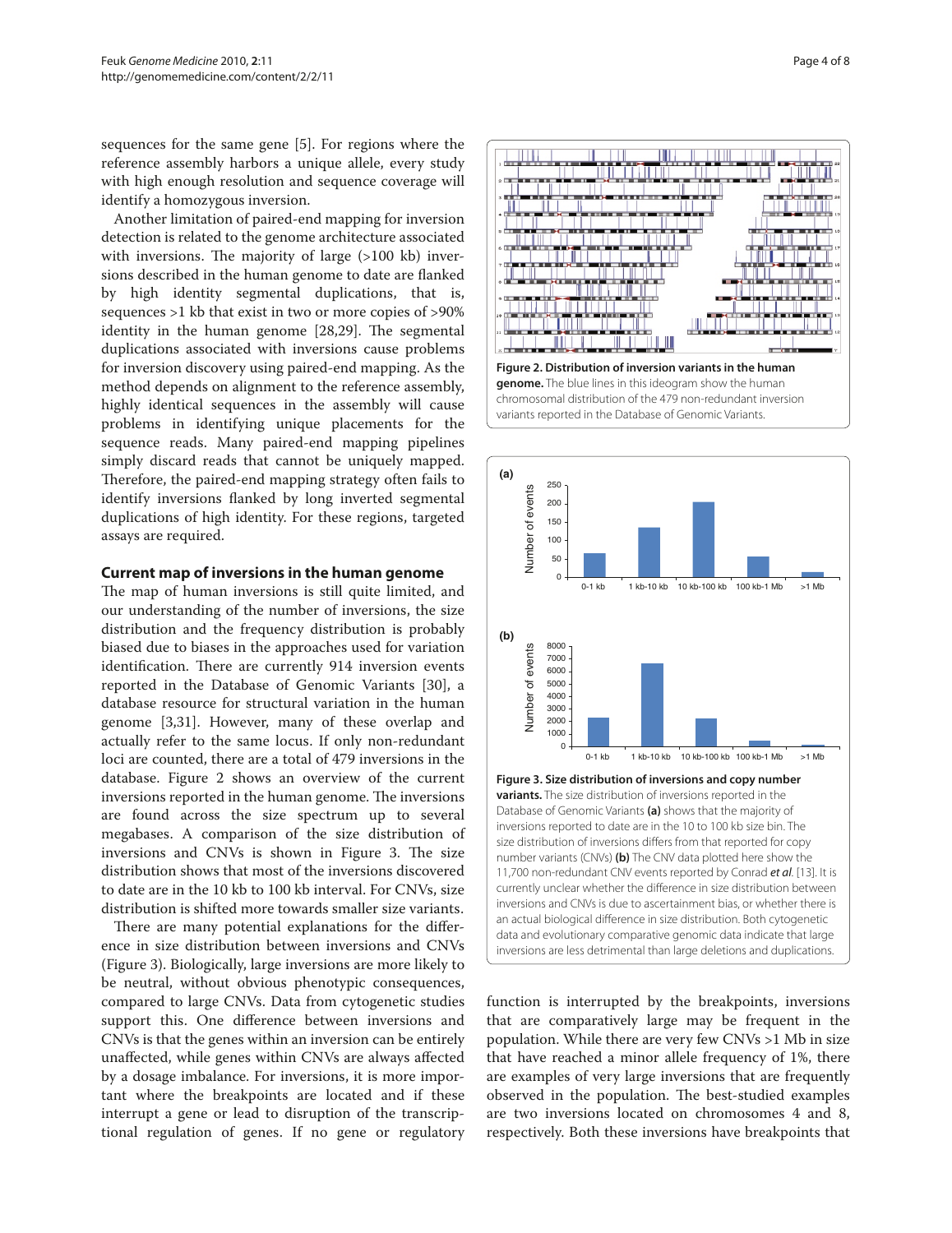fall in clusters of olfactory receptors of high identity. The inversion on chromosome 8 is approximately 3.5 Mb in size and has been reported to be present in 26% of healthy controls, while the chromosome 4 inversion is about 6 Mb in size and was found in 12.5% of healthy controls [32]. These data indicate that very large inversions may exist in the human genomes without a strong negative effect on reproductive fitness.

There may also be a methodological explanation for the difference in size distribution between current annotations of inversions and CNVs, based on differences in methods of discovery and limitations in technology. The size distribution for inversions is reflective of the resolution and limited sequence coverage of the pairedend mapping projects published to date. For very small inversions, deep sequence coverage would be required to obtain several DNA fragments spanning one breakpoint. Therefore, many additional inversions will be found as thousands of additional genomes are sequenced over the next few years, and a large fraction of these would be expected to increase the fraction of variants that are <10 kb in size.

Finally, it is also possible that the size distribution for inversions differs from that of CNVs based on the mechanisms by which the variants are created. As for CNVs [13], it is likely that different mechanisms act across the size spectrum and give rise to larger and smaller inversion events, respectively. Through non-allelic homologous recombination (NAHR) - recombination events taking place between highly similar sequences - regions located between segmental duplications or highly identical repeat sequences may be deleted, duplicated or inverted. Inversions can be formed by this process if the duplicated sequences are in inverted orientation with respect to each other. Therefore, NAHR is considered the primary mechanism by which large (tens of kilobases) inversions are formed. However, for small inversions, the mechanisms are not as well characterized as for smaller insertions/ deletions. Some evidence points towards replication-based mechanisms, such as microhomology-mediated breakinduced replication (MMBIR) [33]. Other specific mechanisms that have been suggested to be involved in creation of inversions include fork stalling and template switching (FoSTeS) [34] and serial replication slippage *in trans* [35]. However, the limited number of inversions with nucleotide resolution breakpoint information available to date has prevented a thorough investigation of mechanisms and sequence motifs giving rise to inversions. As additional inversion breakpoints are identified, these relationships should become more evident.

# **Inversions in human disorders**

There are many descriptions in the literature of patients with specific phenotypes who also carry an inversion that is cytogenetically visible. Since inversions are relatively rare events, and it is unlikely that multiple patients with the same inversion are found, it is often problematic to assess whether the inversion present in the patient is actually associated with the phenotype. The exception is if the inversion breakpoint falls within or near a gene that has previously been associated with the disorder through other types of mutations. For recurrent inversions, the association between phenotype and genotype is more obvious, and a number of such loci have been described. One of the best-characterized recurrent inversions giving rise to disease causes hemophilia A, an X-linked disorder caused by mutations in the factor VIII gene [36]. A recurrent inversion has been found in approximately 43% of patients [37]. Molecular characterization of the breakpoints indicates that the inversion is a result of intrachromosomal homologous recombination, originating almost exclusively in male germ cells. This recurrent inversion spans approximately 400 kb and is mediated by two inverted segmental duplications, one of which is located in intron 22 of the factor VIII gene, with two other copies being located approximately 400 kb telomeric to the gene. Other examples where recurrent inversions have been shown to lead to a disease phenotype are the disruption of the idunorate 2-sulphatase gene in mucopolysaccharidosis type II (Hunter syndrome) [38], and disruption of the emerin gene in Emery-Dreifuss muscular dystrophy [39].

A specific category of inversions associated with genetic disorders is those that are not directly causative, but rather increase the risk of further rearrangements that cause disease. For a number of microdeletion syndromes, one or both parents of probands have been found to carry an inversion of the deleted interval. The association was first described in Williams-Beuren syndrome, which is most commonly caused by a 1.5 Mb microdeletion at 7q11. In a study of 12 families where the proband carried the typical microdeletion, an inversion was found in a parent for 33% of the patients [40]. The inversion variant has since been shown to be relatively frequent in the general population (approximately 5%), and does not seem to be associated with a phenotype in itself [41].

Another example of a disorder where an inversion has been associated with a causative deletion is the 17q21.31 microdeletion syndrome, a genetically characterized form of mental retardation. This region harbors a 970 kb inversion polymorphism found at high frequency in European populations [42]. The genetic variation pattern within the region indicates that the inversion first appeared before dispersal out of Africa, and that there has been little or no recombination between the haplotypes. Interestingly, there is some evidence that this inversion variation is associated with higher reproductive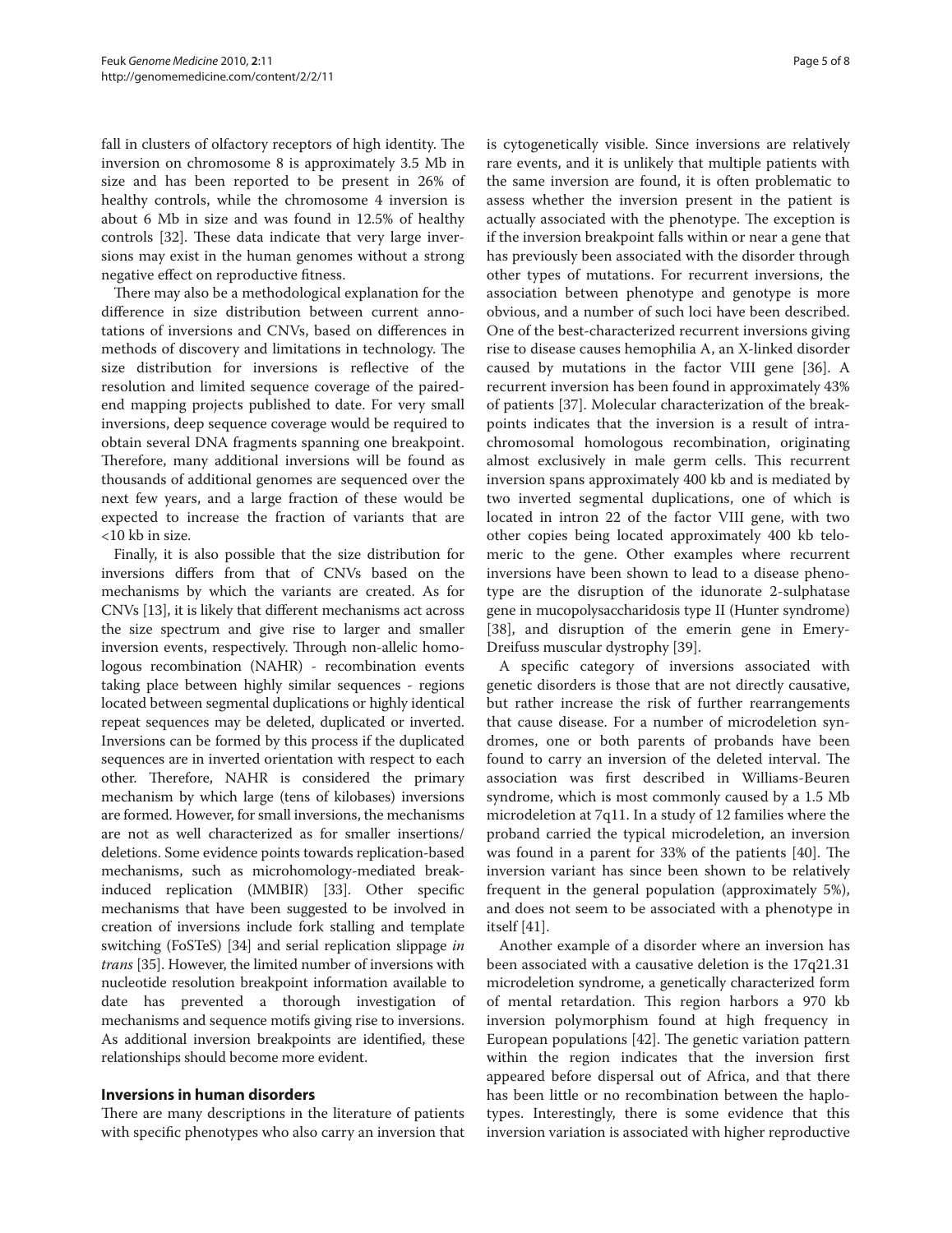| Chromosome band | Inversion size (Mb) | Disorder/rearrangement                                 | Reference (syndrome: inversion) |
|-----------------|---------------------|--------------------------------------------------------|---------------------------------|
| 3q29            | 1.9                 | 3q29 deletion syndrome                                 | [49] : [7]                      |
| 5q35.2-q35.3*   | 1.9                 | Sotos syndrome microdeletion                           | [50] : [51]                     |
| 7q11.23*        | 1.5                 | Williams-Beuren syndrome microdeletion                 | [52] : [40]                     |
| 8p23a           | 4.7                 | Inv dup(8p) and del (8)(p23.1;p23.2)                   | $[53,54]$ : [32,55]             |
| $15q11-q13*$    | $\overline{4}$      | Angelman syndrome deletion                             | [56] : [57]                     |
| $15q13.3*$      | 2                   | 15q13.3 microdeletion                                  | [58] : [6,58]                   |
| 15g24           | 1.2                 | 15g24 microdeletion                                    | $[44,59]$ : [6]                 |
| 17q12           | 1.5                 | Renal cysts and diabetes (RCAD) microdeletion syndrome | [60] : [6]                      |
| 17q21.31*       | 0.9                 | 17g21.31 microdeletion syndrome                        | $[43-45]$ : [42]                |

**Table 1. Rearrangements associated with inversion variants**

a The inversion has been found at higher frequency in parents of probands with microdeletions than in the general population, indicating that the inversion is a risk factor for subsequent rearrangements in the offspring.

fitness [42]. Screening patient cohorts with mental retardation led to the discovery of a microdeletion syndrome corresponding to the same region as the common inversion polymorphism [43-45]. Studies of the parents of microdeletion carriers showed that at least one parent carried the inverted H2 haplotype in every case. It was therefore initially concluded that the inversion in itself was the cause of the increased risk for the deletion to occur. It has been suggested that the lack of homology across the inversion region between heterozygous chromatids in meiosis may lead to the formation of an 'asynaptic bubble' that renders the region unstable and prone to additional rearrangements [46]. However, additional characterization of the prevalent haplotypes in the region indicates that other rearrangements present on the inverted H2 haplotype may be the primary substrate for the non-allelic homologous recombination giving rise to the microdeletion [47]. Additional studies will be needed to confirm exactly how the inversion leads to an increased risk for deletions in the offspring.

In total, there are at least nine different microdeletion syndromes for which the deletion region has also been found as an inversion variant in the general population (Table 1). For a majority of these disorders, a direct association between the inversion carrier status and increased risk for deletion in the offspring has been established by comparing the inversion frequency in parents to the frequency in the general population. However, the exact molecular mechanisms still remain to be elucidated and it is not confirmed whether it is the inversion itself, or other sequence features present on the inversion haplotype, that causes the subsequent pathogenic rearrangement.

### **Conclusions and future perspectives**

With the advent of deep coverage paired-end sequencing, the number of inversions reported has increased dramatically and the inversion breakpoints will be

pinpointed at much higher resolution. Over the next year or two, the true extent of inversion variants in the human genome will be revealed. Only then will it be possible to explore the contribution of inversions to common disease. For both inversions and other structural variants, it has been anticipated that it would be possible to impute these variants from high-density SNP array data. However, recent studies indicate that this may not be the case. Data from one study show that many large inversions, surrounded by blocks of segmental duplications, have arisen on more than one haplotype background [48]. Similar data have been shown for multiallelic CNVs [13]. These variants will therefore need to be directly targeted for inclusion in association studies. Currently, the experimental strategies for accurate highthroughput genotyping of inversions and multi-allelic CNVs are limited or non-existent. However, it is very likely that smaller inversions that are not flanked by blocks of segmental duplications will have arisen only once and will therefore be in LD with surrounding SNPs. This has been shown in a limited number of cases [21], but more data are needed to confirm whether this applies to a majority of events. Other questions that remain to be explored in further detail include inversion formation mechanisms, characterization of breakpoints, and development of maps and strategies for inclusion of inversion variants in genome-wide disease association studies. In conclusion, we are now at the stage where we have the tools that enable characterization of the full extent of inversions in the human genome and their contribution to human variation and disease.

#### **Abbreviations**

CGH, comparative genomic hybridization; CNV, copy number variation; FoSTeS, fork stalling and template switching; kb, kilobase; LD, linkage disequilibrium; Mb, megabase; MMBIR, microhomology-mediated breakinduced replication; NAHR, non-allelic homologous recombination; NCBI, National Center for Biotechnology Information; PFGE, pulse-field gel electrophoresis; SNP, single nucleotide polymorphism.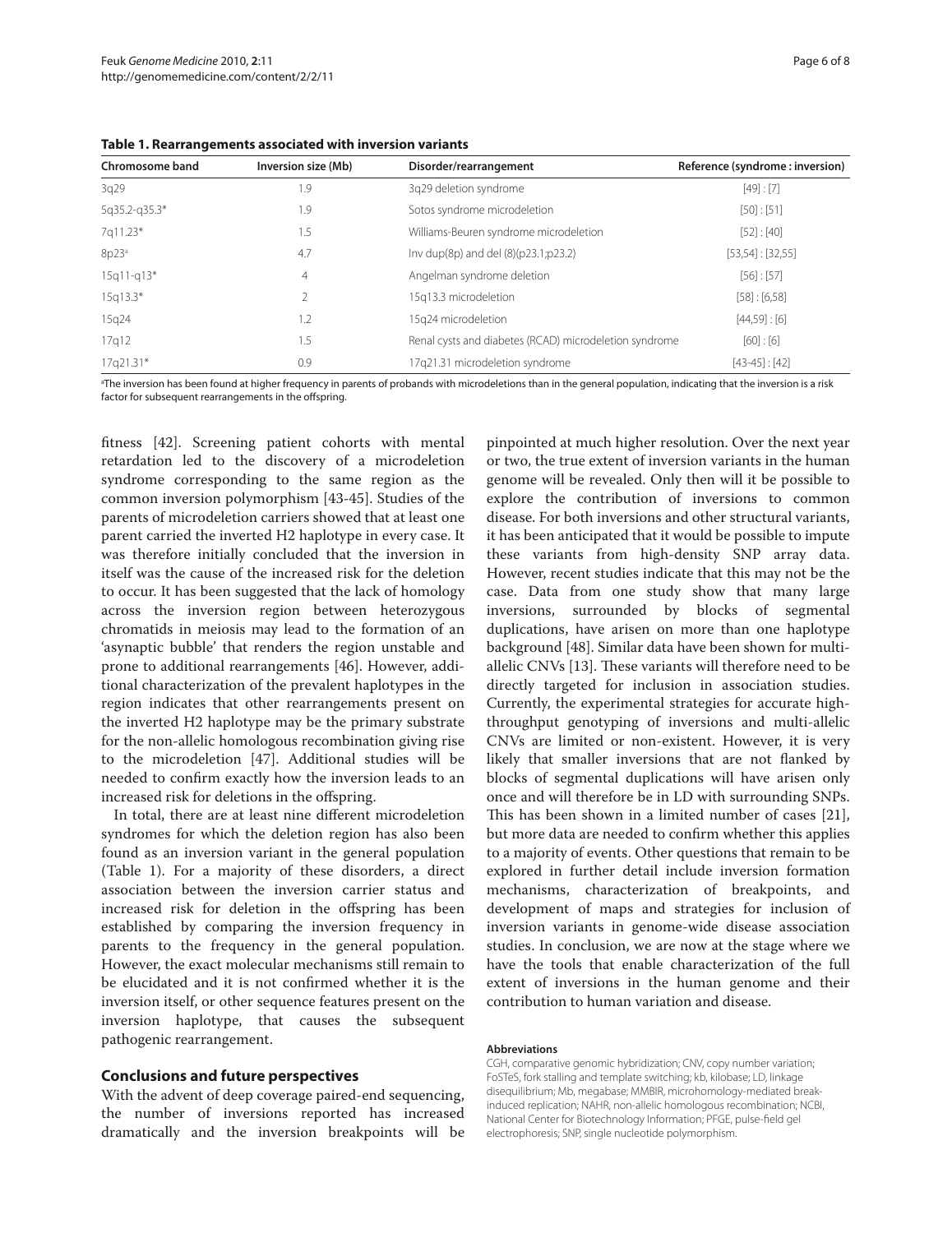#### **Competing interests**

The author declares that he has no competing interest.

#### **Acknowledgements**

LF is supported by the Göran Gustafsson Foundation and the Future Research Leaders Grant from the Swedish Foundation for Strategic Research.

#### Published: 12 February 2010

#### **References**

- Feuk L, Carson AR, Scherer SW: Structural variation in the human genome. *Nat Rev Genet* 2006, 7:85-97.
- 2. Sharp AJ, Cheng Z, Eichler EE: Structural variation of the human genome. *Annu Rev Genomics Hum Genet* 2006, 7:407-442.
- 3. Iafrate AJ, Feuk L, Rivera MN, Listewnik ML, Donahoe PK, Qi Y, Scherer SW, Lee C: Detection of large-scale variation in the human genome. *Nat Genet*  2004, 36:949-951.
- Sebat J, Lakshmi B, Troge J, Alexander J, Young J, Lundin P, Maner S, Massa H, Walker M, Chi M, Navin N, Lucito R, Healy J, Hicks J, Ye K, Reiner A, Gilliam TC, Trask B, Patterson N, Zetterberg A, Wigler M: Large-scale copy number polymorphism in the human genome. *Science* 2004, 305:525-528.
- 5. Khaja R, Zhang J, MacDonald JR, He Y, Joseph-George AM, Wei J, Rafiq MA, Qian C, Shago M, Pantano L, Aburatani H, Jones K, Redon R, Hurles M, Armengol L, Estivill X, Mural RJ, Lee C, Scherer SW, Feuk L; Genome assembly comparison identifies structural variants in the human genome. *Nat Genet*  2006, 38:1413-1418.
- 6. Kidd JM, Cooper GM, Donahue WF, Hayden HS, Sampas N, Graves T, Hansen N, Teague B, Alkan C, Antonacci F, Haugen E, Zerr T, Yamada NA, Tsang P, Newman TL, Tuzun E, Cheng Z, Ebling HM, Tusneem N, David R, Gillett W, Phelps KA, Weaver M, Saranga D, Brand A, Tao W, Gustafson E, McKernan K, Chen L, Malig M, *et al*.: Mapping and sequencing of structural variation from eight human genomes. *Nature* 2008, 453:56-64.
- 7. Tuzun E, Sharp AJ, Bailey JA, Kaul R, Morrison VA, Pertz LM, Haugen E, Hayden H, Albertson D, Pinkel D, Olson MV, Eichler EE: Fine-scale structural variation of the human genome. *Nat Genet* 2005, 37:727-732.
- 8. McCarroll SA, Hadnott TN, Perry GH, Sabeti PC, Zody MC, Barrett JC, Dallaire S, Gabriel SB, Lee C, Daly MJ, Altshuler DM: Common deletion polymorphisms in the human genome. *Nat Genet* 2006, 38:86-92.
- 9. McCarroll SA, Kuruvilla FG, Korn JM, Cawley S, Nemesh J, Wysoker A, Shapero MH, de Bakker PI, Maller JB, Kirby A, Elliott AL, Parkin M, Hubbell E, Webster T, Mei R, Veitch J, Collins PJ, Handsaker R, Lincoln S, Nizzari M, Blume J, Jones KW, Rava R, Daly MJ, Gabriel SB, Altshuler D: Integrated detection and population-genetic analysis of SNPs and copy number variation. *Nat Genet*  2008, 40:1166-1174.
- 10. Conrad DE, Andrews TD, Carter NP, Hurles ME, Pritchard JK: A high-resolution survey of deletion polymorphism in the human genome. *Nat Genet* 2006, 38:75-81.
- 11. Sharp AJ, Locke DP, McGrath SD, Cheng Z, Bailey JA, Vallente RU, Pertz LM, Clark RA, Schwartz S, Segraves R, Oseroff VV, Albertson DG, Pinkel D, Eichler EE: Segmental duplications and copy-number variation in the human genome. *Am J Hum Genet* 2005, 77:78-88.
- 12. Hinds DA, Stuve LL, Nilsen GB, Halperin E, Eskin E, Ballinger DG, Frazer KA, Cox DR: Whole-genome patterns of common DNA variation in three human populations. *Science* 2005, 307:1072-1079.
- 13. Conrad DF, Pinto D, Redon R, Feuk L, Gokcumen O, Zhang Y, Aerts J, Andrews TD, Barnes C, Campbell P, Fitzgerald T, Hu M, Ihm CH, Kristiansson K, Macarthur DG, Macdonald JR, Onyiah I, Pang AW, Robson S, Stirrups K, Valsesia A, Walter K, Wei J, Tyler-Smith C, Carter NP, Lee C, Scherer SW, Hurles ME: Origins and functional impact of copy number variation in the human genome. *Nature* 2009 [Epub ahead of print].
- 14. Redon R, Ishikawa S, Fitch KR, Feuk L, Perry GH, Andrews TD, Fiegler H, Shapero MH, Carson AR, Chen W, Cho EK, Dallaire S, Freeman JL, Gonzalez JR, Gratacos M, Huang J, Kalaitzopoulos D, Komura D, MacDonald JR, Marshall CR, Mei R, Montgomery L, Nishimura K, Okamura K, Shen F, Somerville MJ, Tchinda J, Valsesia A, Woodwark C, Yang F, *et al*.: Global variation in copy number in the human genome. *Nature* 2006, 444:444-454.
- 15. Thomas NS, Bryant V, Maloney V, Cockwell AE, Jacobs PA: Investigation of the origins of human autosomal inversions. *Hum Genet* 2008, 123:607-616.
- 16. Schmidt S, Claussen U, Liehr T, Weise A: Evolution versus constitution: differences in chromosomal inversion. *Hum Genet* 2005, 117:213-219.
- 17. Hsu LY, Benn PA, Tannenbaum HL, Perlis TE, Carlson AD: Chromosomal

polymorphisms of 1, 9, 16, and Y in 4 major ethnic groups: a large prenatal study. *Am J Med Genet* 1987, 26:95-101.

- 18. MacDonald IM, Cox DM: Inversion of chromosome 2 (p11p13): frequency and implications for genetic counselling. *Hum Genet* 1985, 69:281-283.
- 19. Entesarian M, Carlsson B, Mansouri MR, Stattin EL, Holmberg E, Golovleva I, Stefansson H, Klar J, Dahl N: A chromosome 10 variant with a 12 Mb inversion [inv(10)(q11.22q21.1)] identical by descent and frequent in the Swedish population. *Am J Med Genet A* 2009, 149A:380-386.
- 20. Yunis JJ, Prakash O: The origin of man: a chromosomal pictorial legacy. *Science* 1982, 215:1525-1530.
- 21. Feuk L, Macdonald JR, Tang T, Carson AR, Li M, Rao G, Khaja R, Scherer SW: Discovery of human inversion polymorphisms by comparative analysis of human and chimpanzee DNA sequence assemblies. *PLoS Genet* 2005, 1:e56.
- 22. Navarro A, Barton NH: Chromosomal speciation and molecular divergence--accelerated evolution in rearranged chromosomes. *Science* 2003, 300:321-324.
- 23. Turner DJ, Shendure J, Porreca G, Church G, Green P, Tyler-Smith C, Hurles ME: Assaying chromosomal inversions by single-molecule haplotyping. *Nat Methods* 2006, 3:439-445.
- Bansal V, Bashir A, Bafna V: Evidence for large inversion polymorphisms in the human genome from HapMap data. *Genome Res* 2007, 17:219-230.
- 25. Levy S, Sutton G, Ng PC, Feuk L, Halpern AL, Walenz BP, Axelrod N, Huang J, Kirkness EF, Denisov G, Lin Y, MacDonald JR, Pang AW, Shago M, Stockwell TB, Tsiamouri A, Bafna V, Bansal V, Kravitz SA, Busam DA, Beeson KY, McIntosh TC, Remington KA, Abril JF, Gill J, Borman J, Rogers YH, Frazier ME, Scherer SW, Strausberg RL, *et al*.: The diploid genome sequence of an individual human. *PLoS Biol* 2007, 5:e254.
- 26. Ahn SM, Kim TH, Lee S, Kim D, Ghang H, Kim DS, Kim BC, Kim SY, Kim WY, Kim C, Park D, Lee YS, Kim S, Reja R, Jho S, Kim CG, Cha JY, Kim KH, Lee B, Bhak J, Kim SJ: The first Korean genome sequence and analysis: full genome sequencing for a socio-ethnic group. *Genome Res* 2009, 19:1622-1629.
- 27. Korbel JO, Urban AE, Affourtit JP, Godwin B, Grubert F, Simons JF, Kim PM, Palejev D, Carriero NJ, Du L, Taillon BE, Chen Z, Tanzer A, Saunders AC, Chi J, Yang F, Carter NP, Hurles ME, Weissman SM, Harkins TT, Gerstein MB, Egholm M, Snyder M: Paired-end mapping reveals extensive structural variation in the human genome. *Science* 2007, 318:420-426.
- 28. Bailey JA, Gu Z, Clark RA, Reinert K, Samonte RV, Schwartz S, Adams MD, Myers EW, Li PW, Eichler EE: Recent segmental duplications in the human genome. *Science* 2002, 297:1003-1007.
- 29. Eichler EE: Segmental duplications: what's missing, misassigned, and misassembled - and should we care? *Genome Res* 2001, 11:653-656.
- 30. Database of Genomics Variants [http://projects.tcag.ca/variation/] (accessed 2 February 2010).
- 31. Zhang J, Feuk L, Duggan GE, Khaja R, Scherer SW: Development of bioinformatics resources for display and analysis of copy number and other structural variants in the human genome. *Cytogenet Genome Res*  2006, 115:205-214.
- 32. Giglio S, Calvari V, Gregato G, Gimelli G, Camanini S, Giorda R, Ragusa A, Guerneri S, Selicorni A, Stumm M, Tonnies H, Ventura M, Zollino M, Neri G, Barber J, Wieczorek D, Rocchi M, Zuffardi O: Heterozygous submicroscopic inversions involving olfactory receptor-gene clusters mediate the recurrent t(4;8)(p16;p23) translocation. *Am J Hum Genet* 2002, 71:276-285.
- 33. Hastings PJ, Ira G, Lupski JR: A microhomology-mediated break-induced replication model for the origin of human copy number variation. *PLoS Genet* 2009, 5:e1000327.
- 34. Zhang F, Khajavi M, Connolly AM, Towne CF, Batish SD, Lupski JR: The DNA replication FoSTeS/MMBIR mechanism can generate genomic, genic and exonic complex rearrangements in humans. *Nat Genet* 2009, 41:849-853.
- 35. Chen JM, Chuzhanova N, Stenson PD, Ferec C, Cooper DN: Intrachromosomal serial replication slippage in trans gives rise to diverse genomic rearrangements involving inversions. *Hum Mutat* 2005, 26:362-373.
- 36. Lakich D, Kazazian HH Jr, Antonarakis SE, Gitschier J: Inversions disrupting the factor VIII gene are a common cause of severe haemophilia A. *Nat Genet* 1993, 5:236-241.
- 37. Antonarakis SE, Rossiter JP, Young M, Horst J, de Moerloose P, Sommer SS, Ketterling RP, Kazazian HH Jr, Negrier C, Vinciguerra C, Gitschier J, Goossens M, Girodon E, Ghanem N, Plassa F, Lavergne JM, Vidaud M, Costa JM, Laurian Y, Lin SW, Lin SR, Shen MC, Lillicrap D, Taylor SA, Windsor S, Valleix SV, Nafa K, Sultan Y, Delpech M, Vnencak-Jones CL, *et al*.: Factor VIII gene inversions in